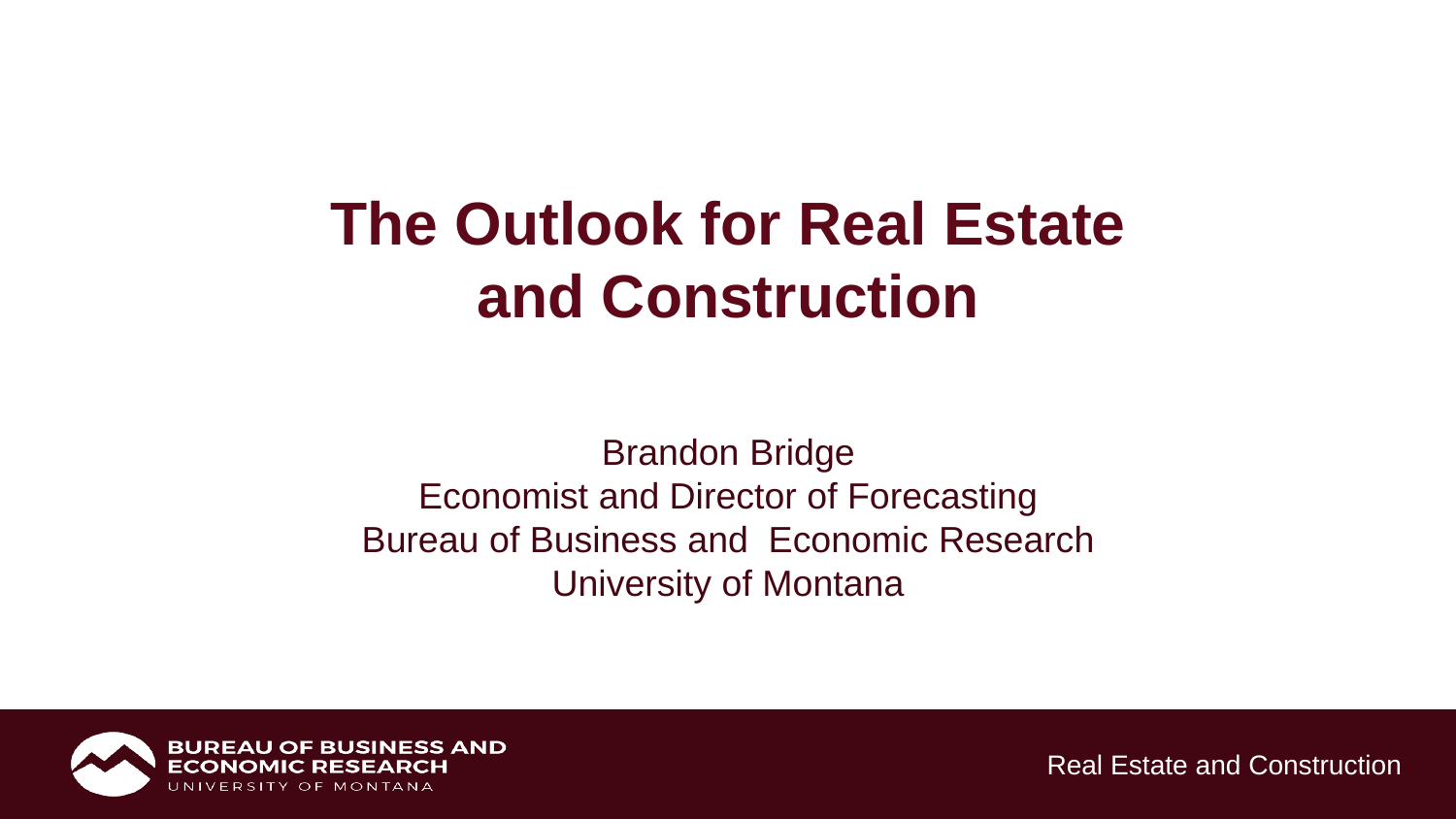### **Seller's Market Booms**

- Strong volumes nationally
- Steady price increases
- Tight Inventories
- Fast moving
- Local markets booming
- Bifurcated market entrenches
- Affordability getting worse
- 2020 economic uncertainty

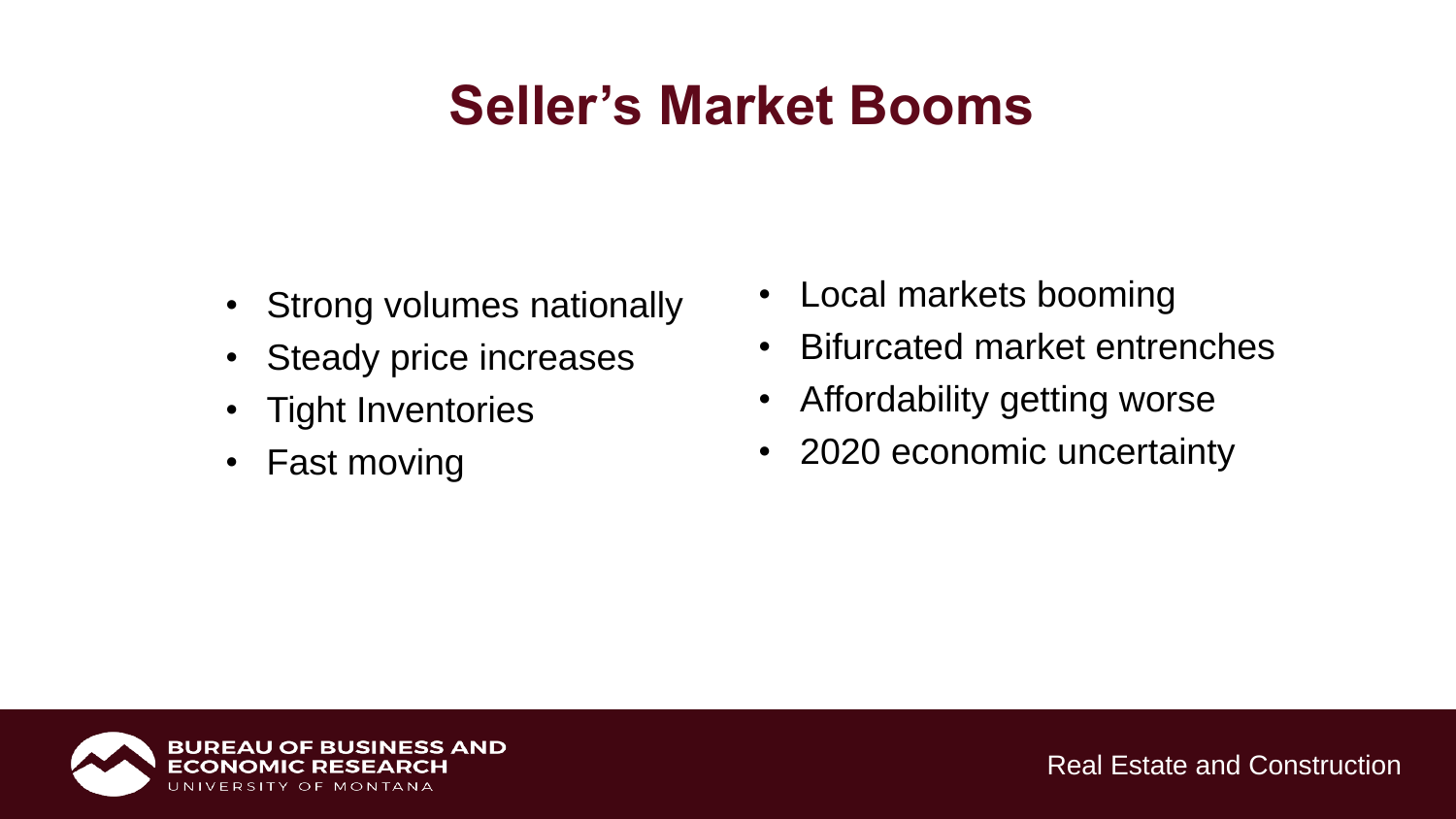### **Strong Housing Price Growth Since 2011**

FHFA Housing Price Index, U.S., 1995=100



Source: Federal Housing Finance Agency

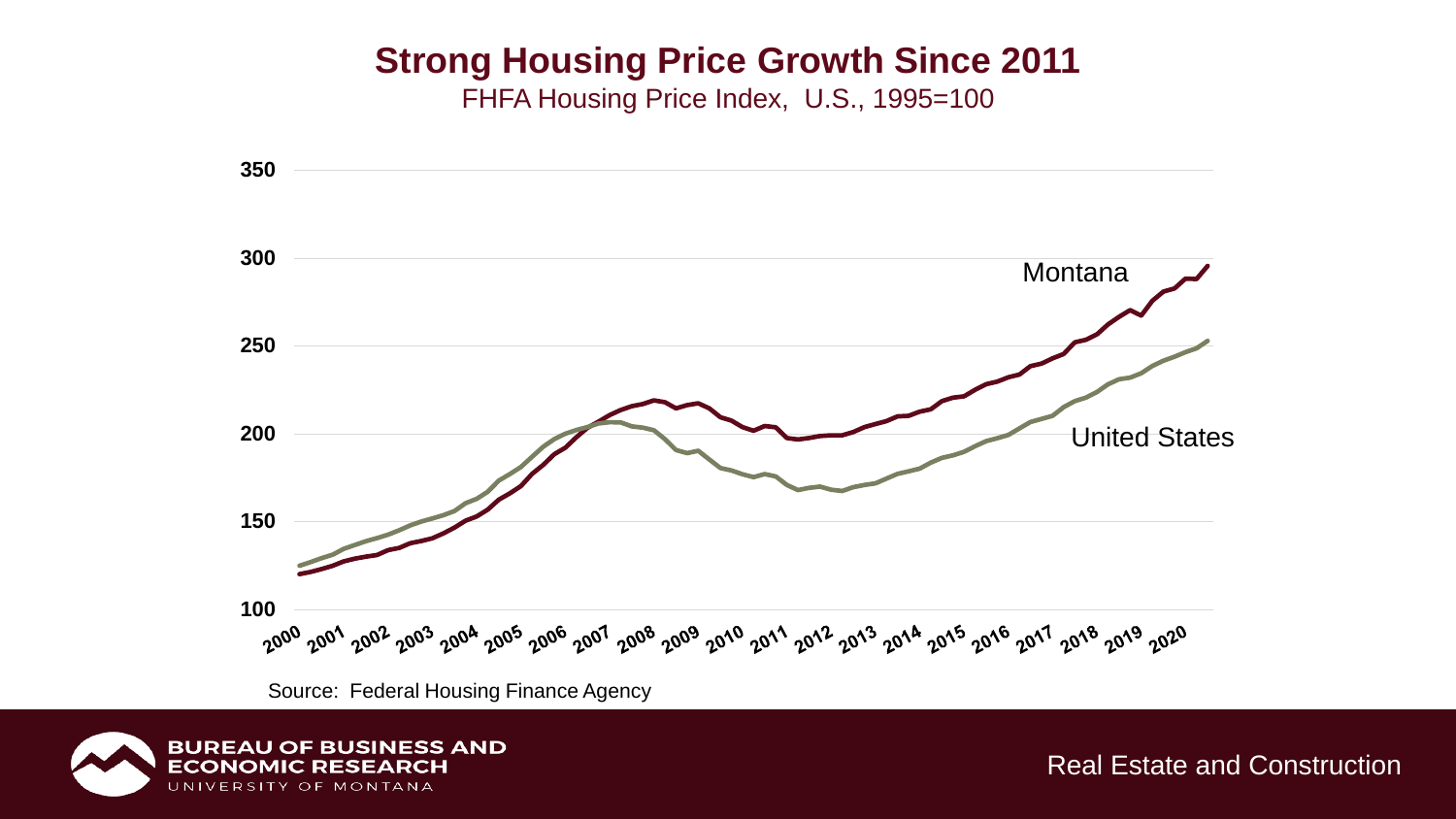## Tight Inventories U.S.



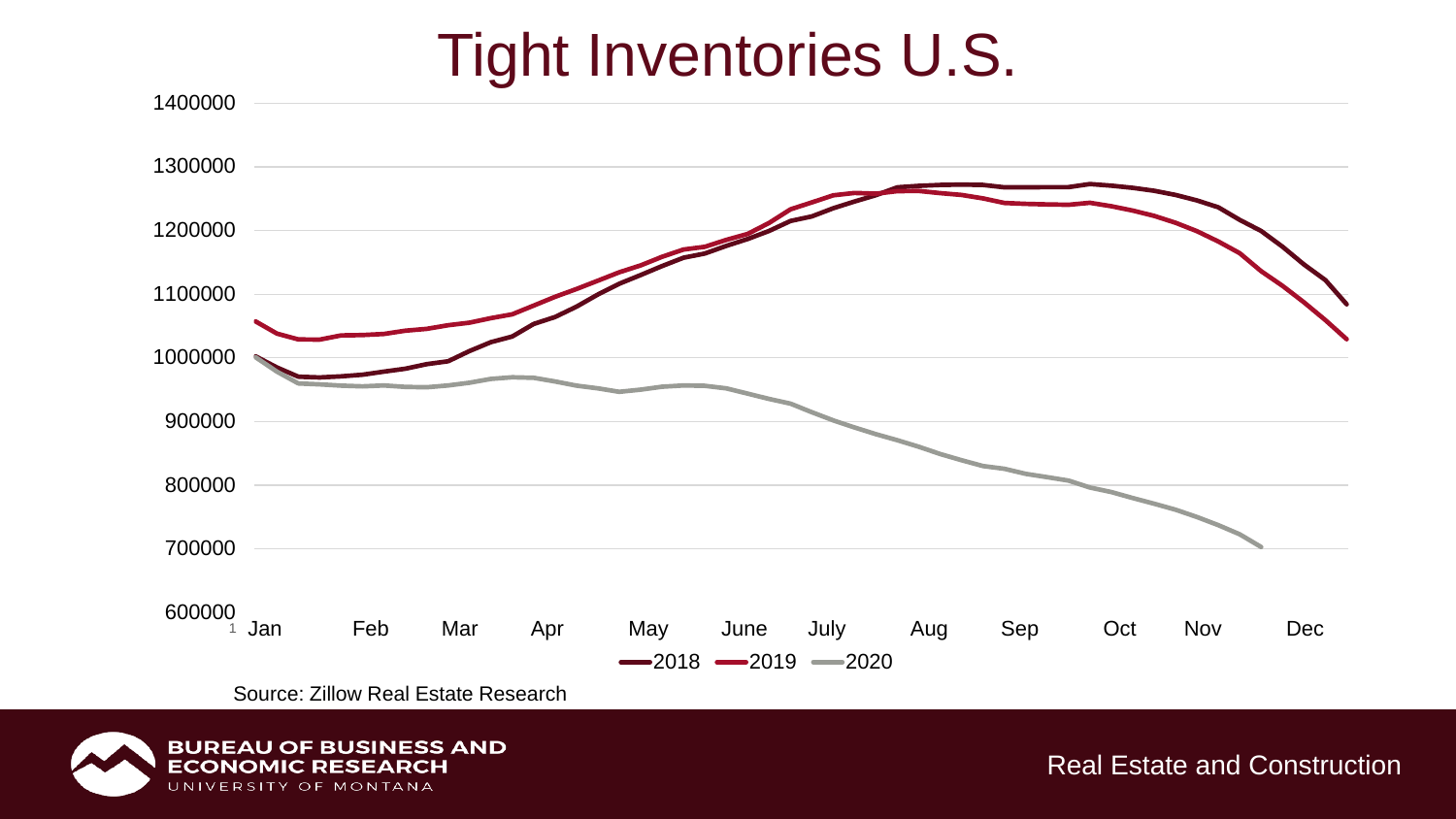### Days to Pending Sale U.S.



Source: Zillow Real Estate Research

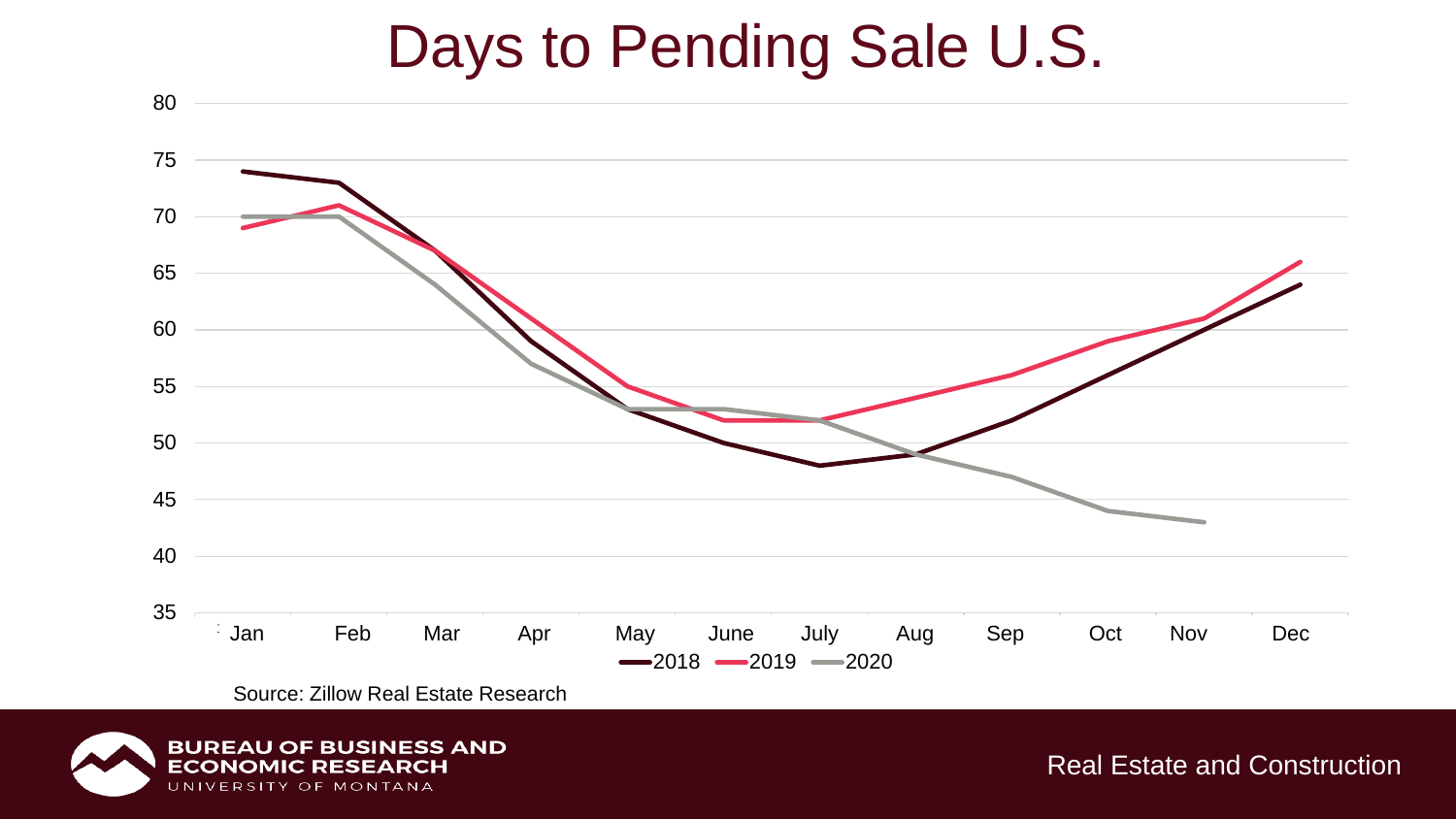Cascade County Market Statistics for Single Family Homes



Days on Market



Source: Great Falls Association of Realtors.

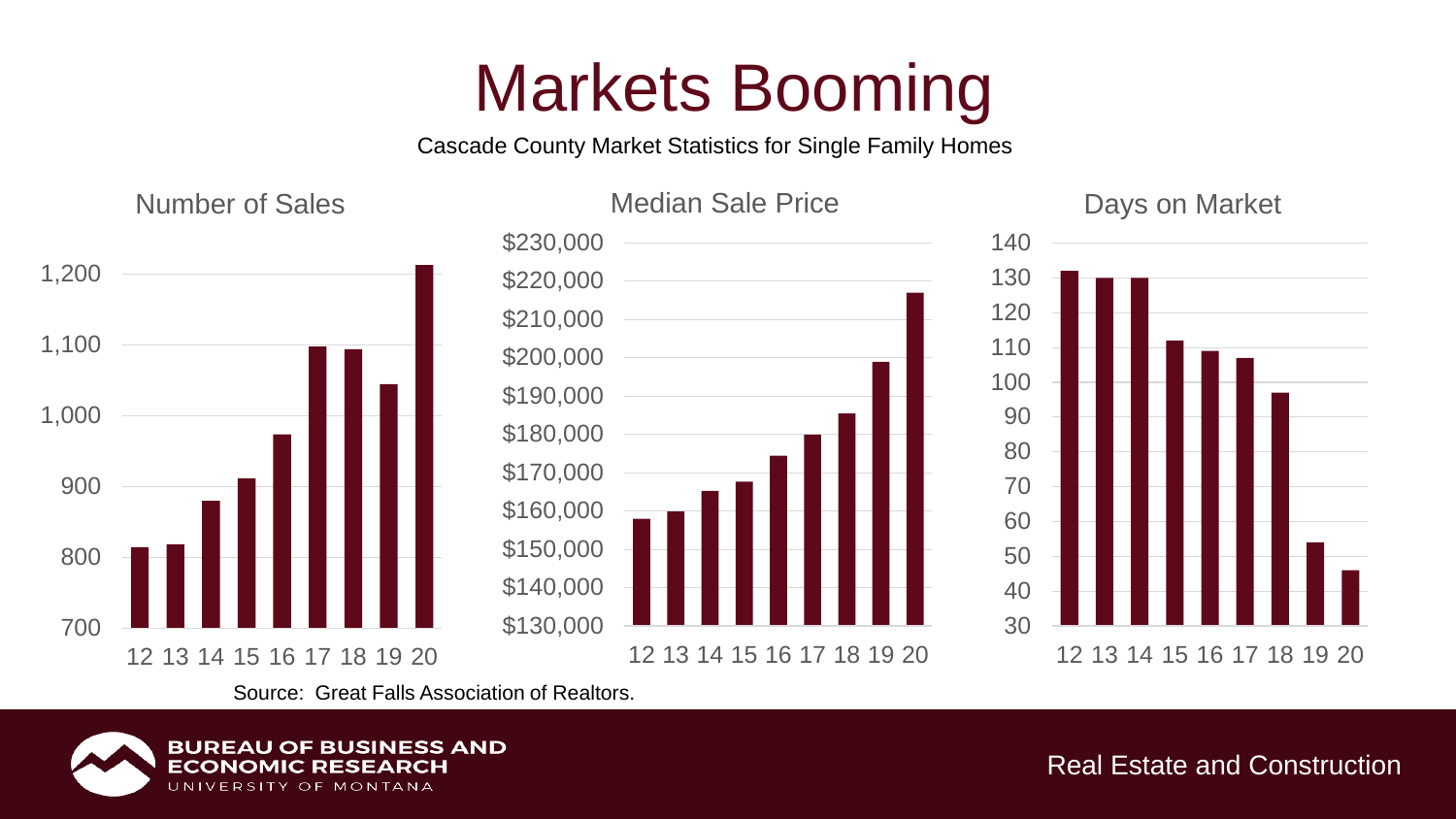Flathead County Market Statistics for Single Family Homes

Number of Sales



Days on Market







Source: Montana Regional MLS.

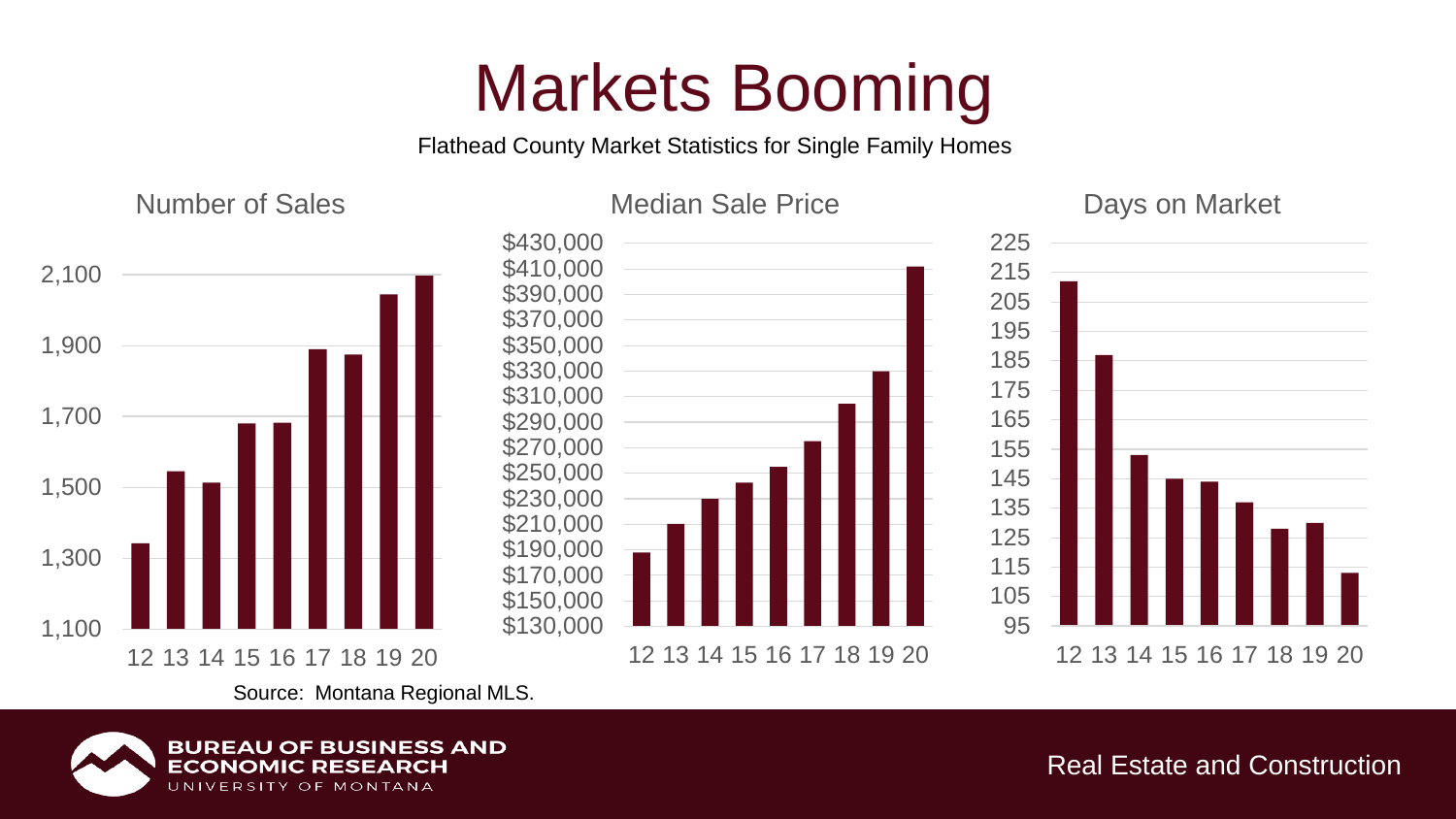Gallatin County Market Statistics for Single Family Homes



Source: Gallatin Association of Realtors.

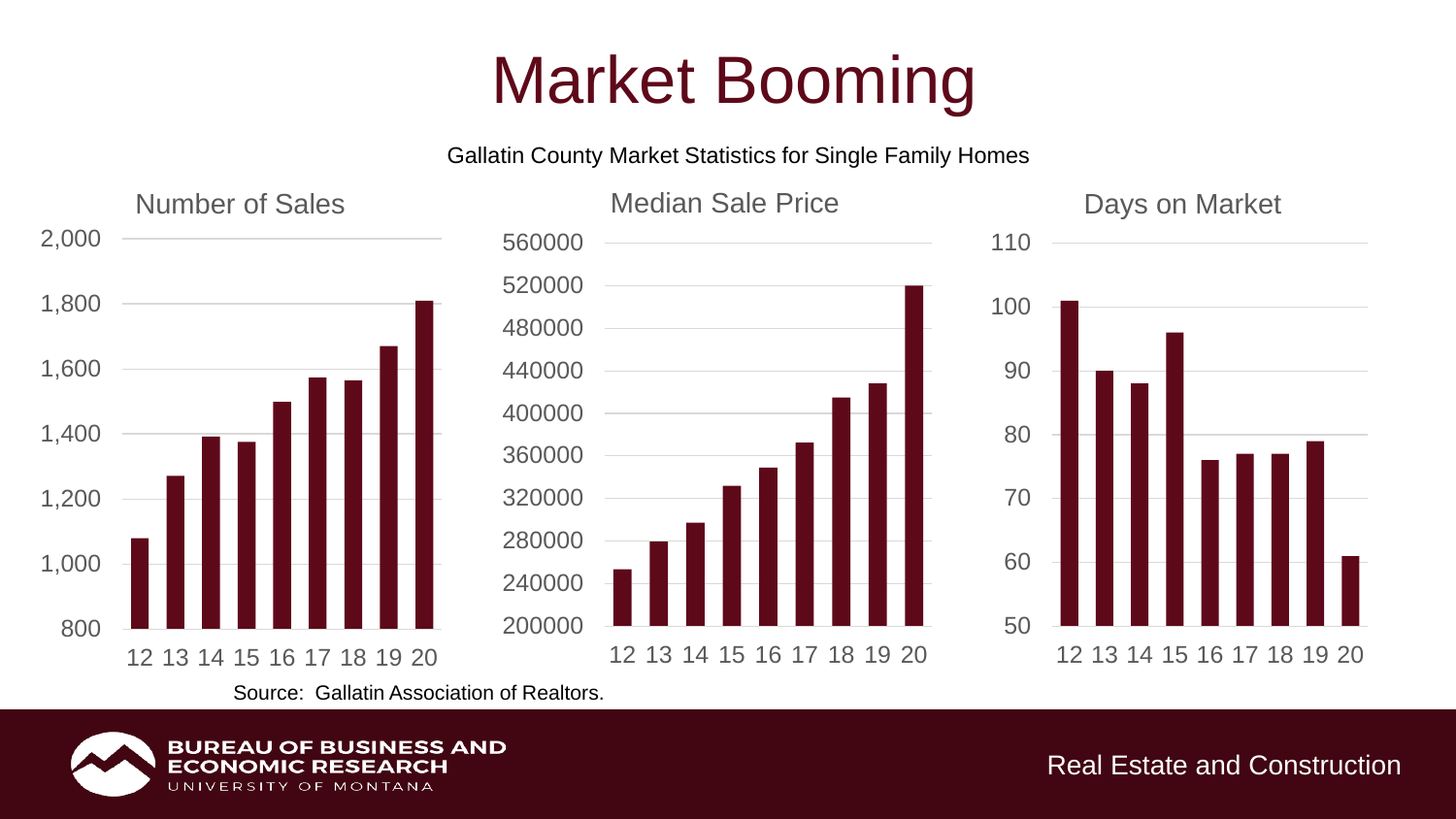Lewis & Clark County Market Statistics for Single Family Homes



Source: Montana Regional MLS.

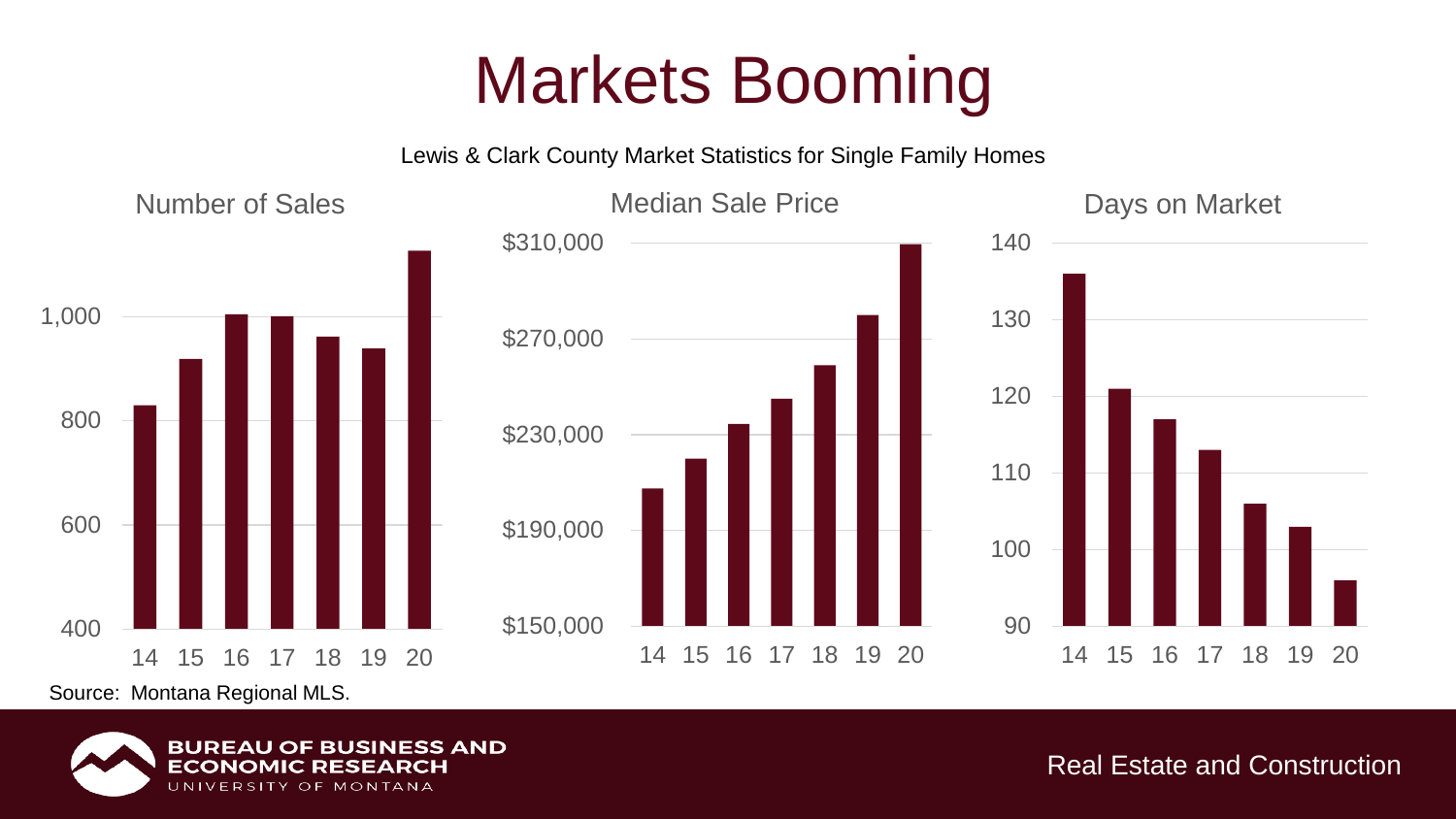Missoula County Market Statistics for Single Family Homes



Source: Montana Regional MLS.

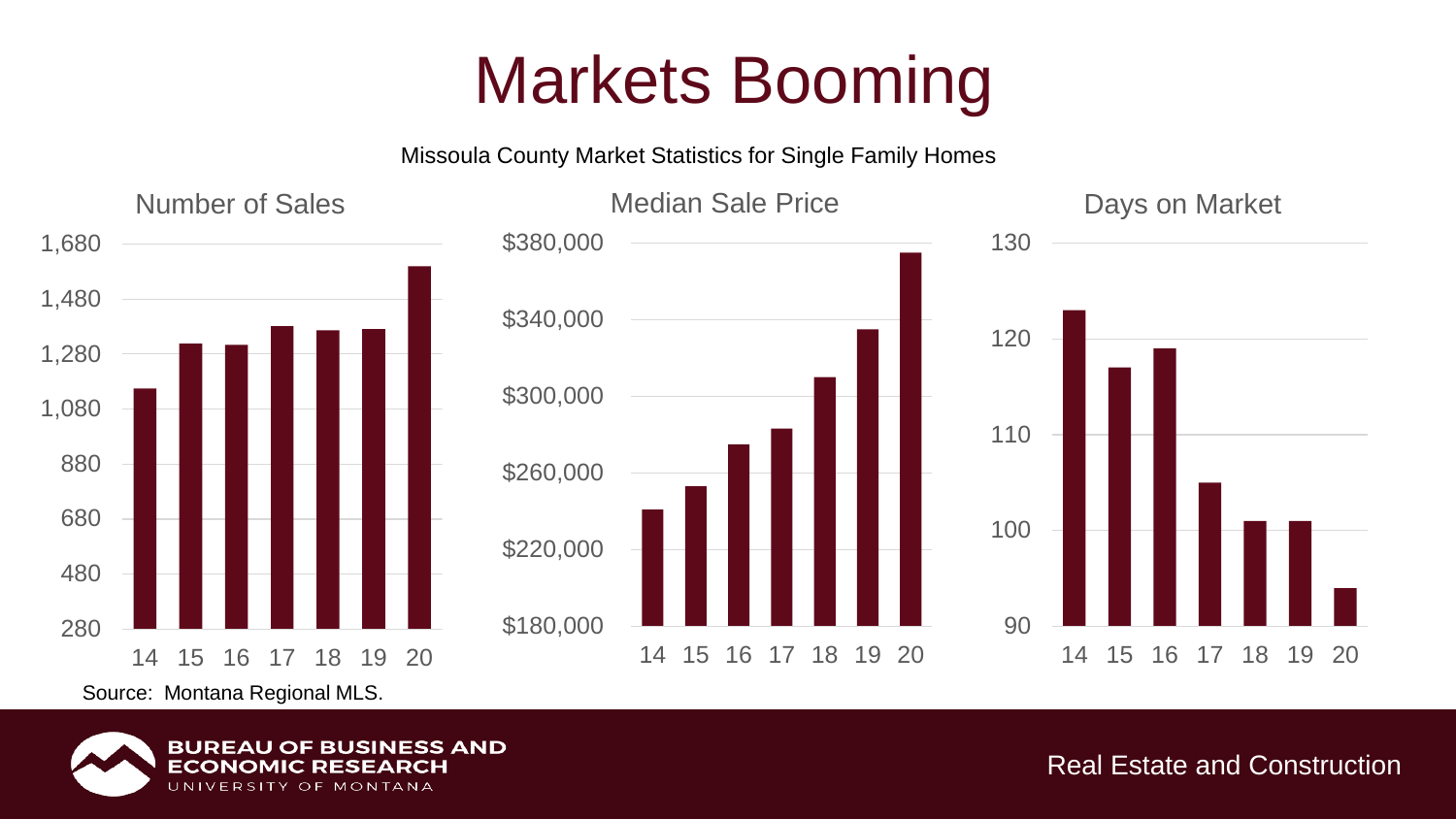Ravalli County Market Statistics for Single Family Homes



Source: Montana Regional MLS.

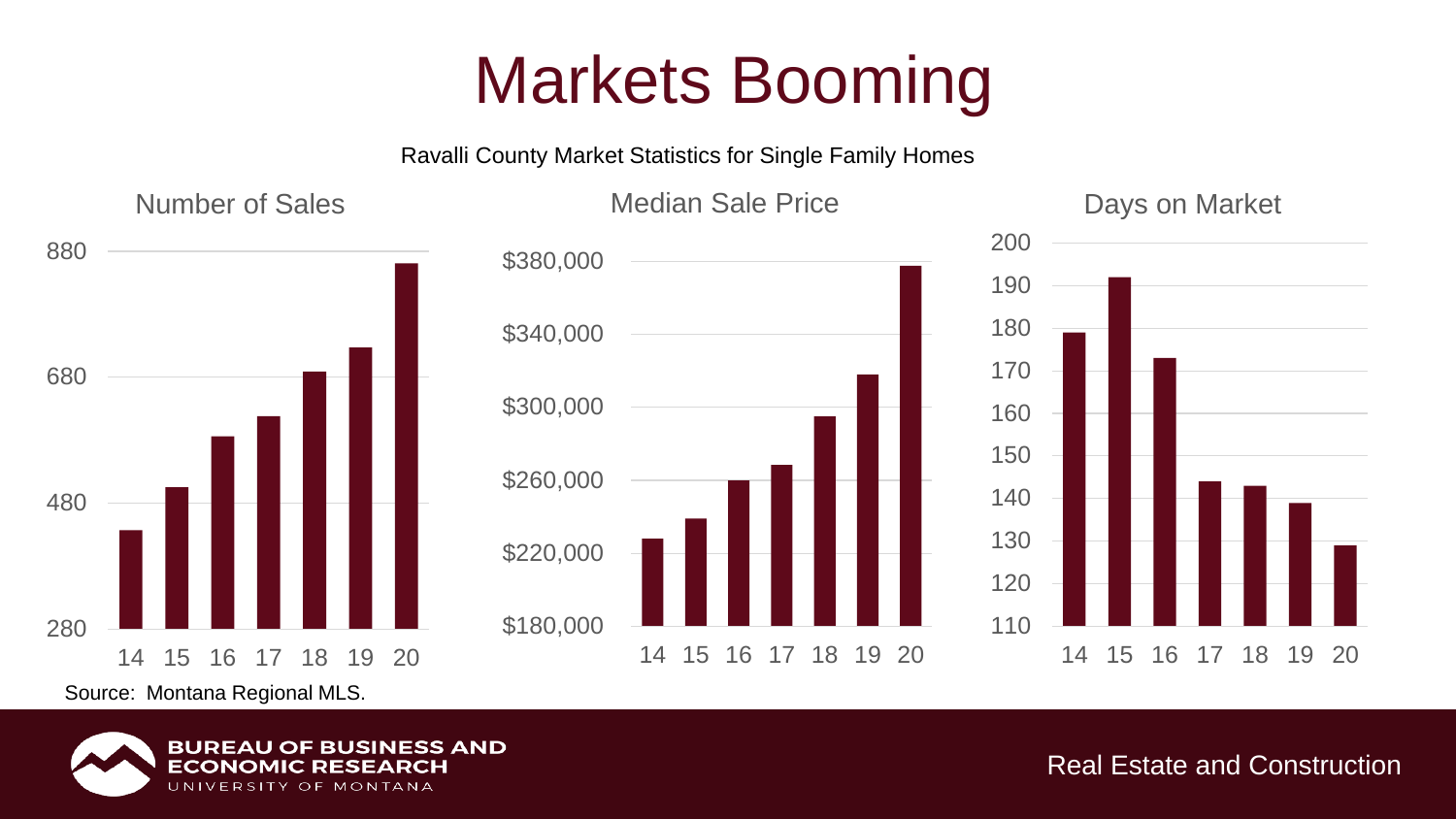# Markets Looking Healthier

Silver Bow County Market Statistics







Source: Montana Department of Revenue.

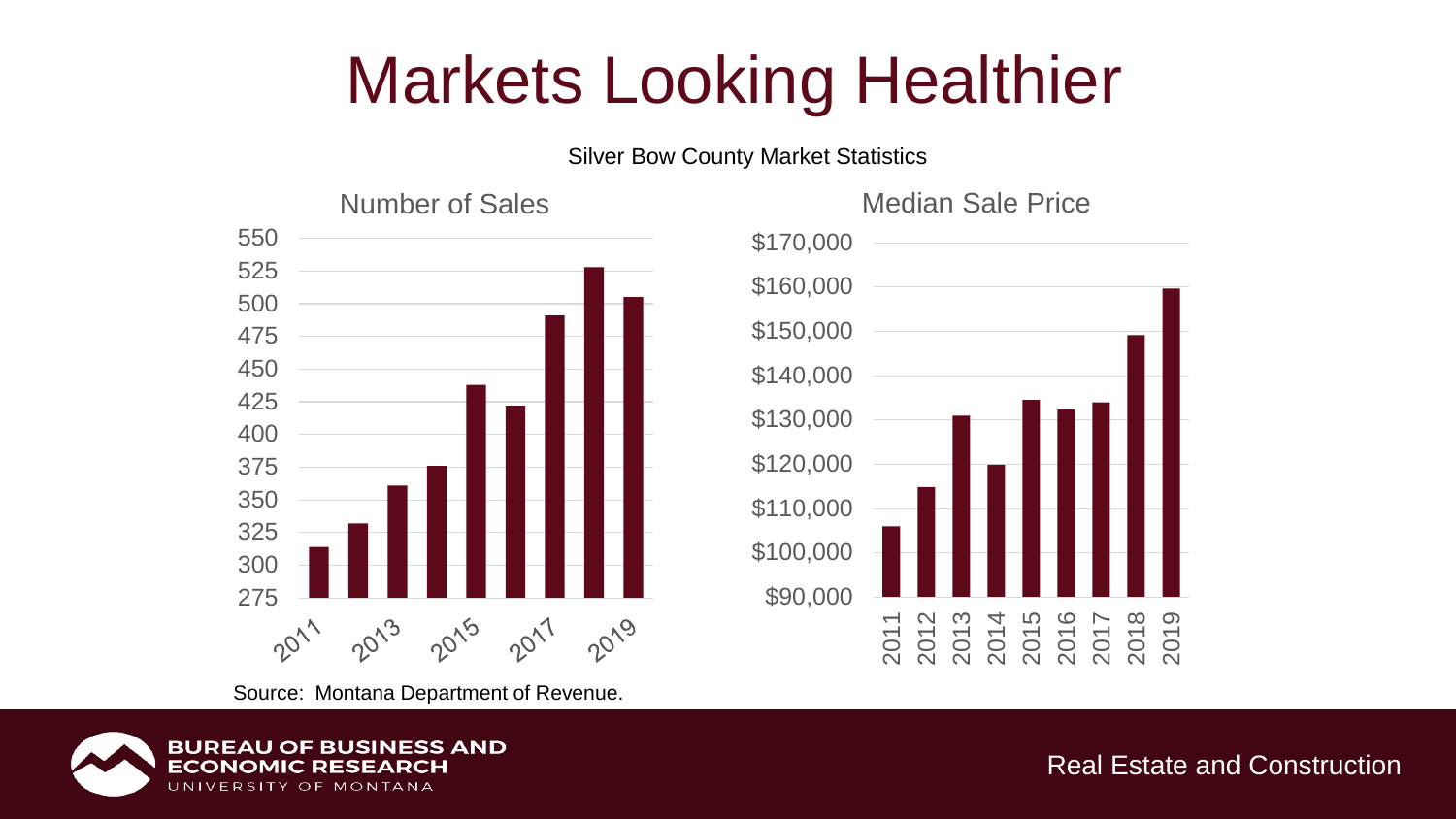Yellowstone County Market Statistics



**BUREAU** 

EC

**OF BUSINESS AND** 

MONTANA

O F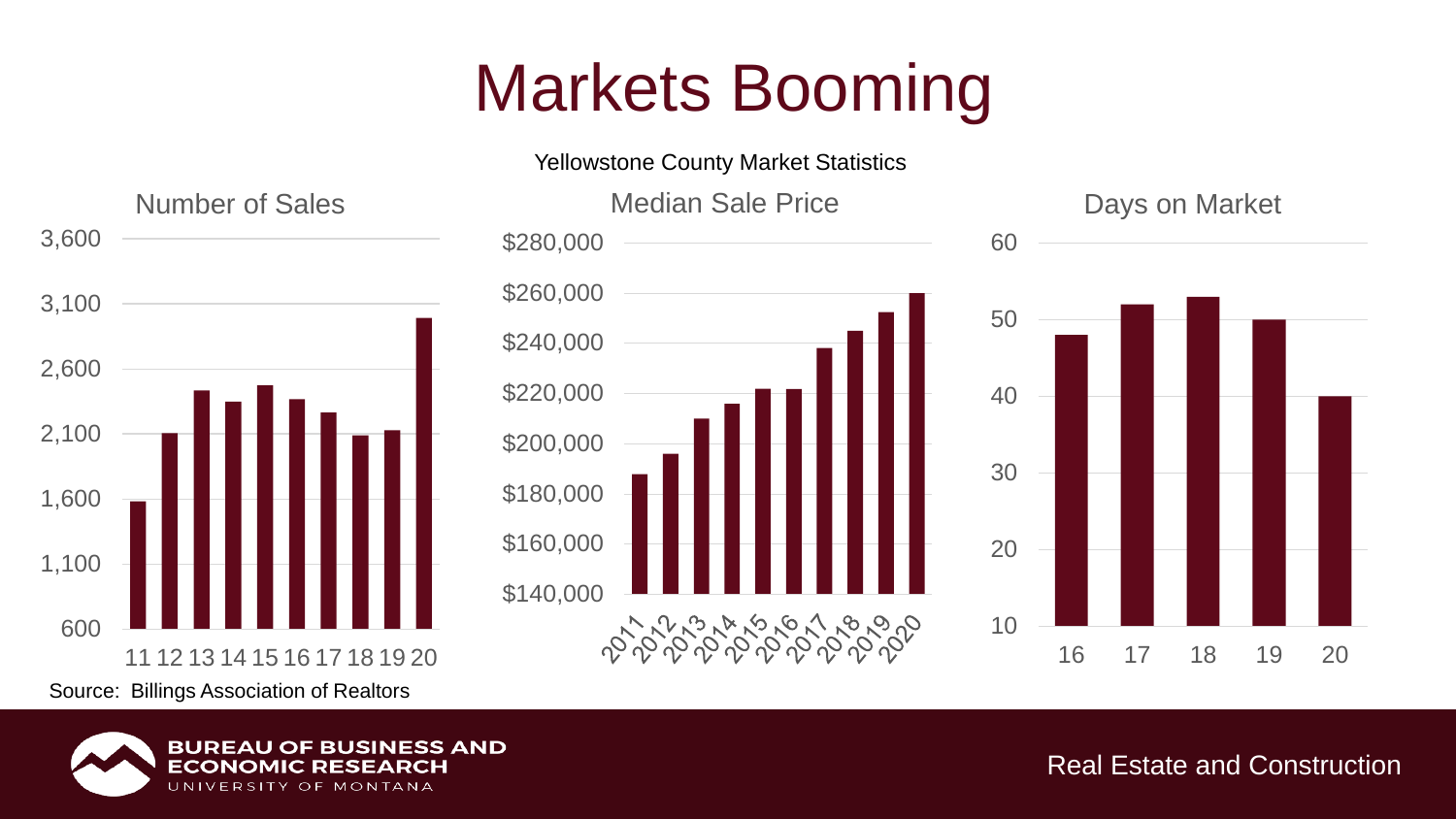## AFFORDABILITY

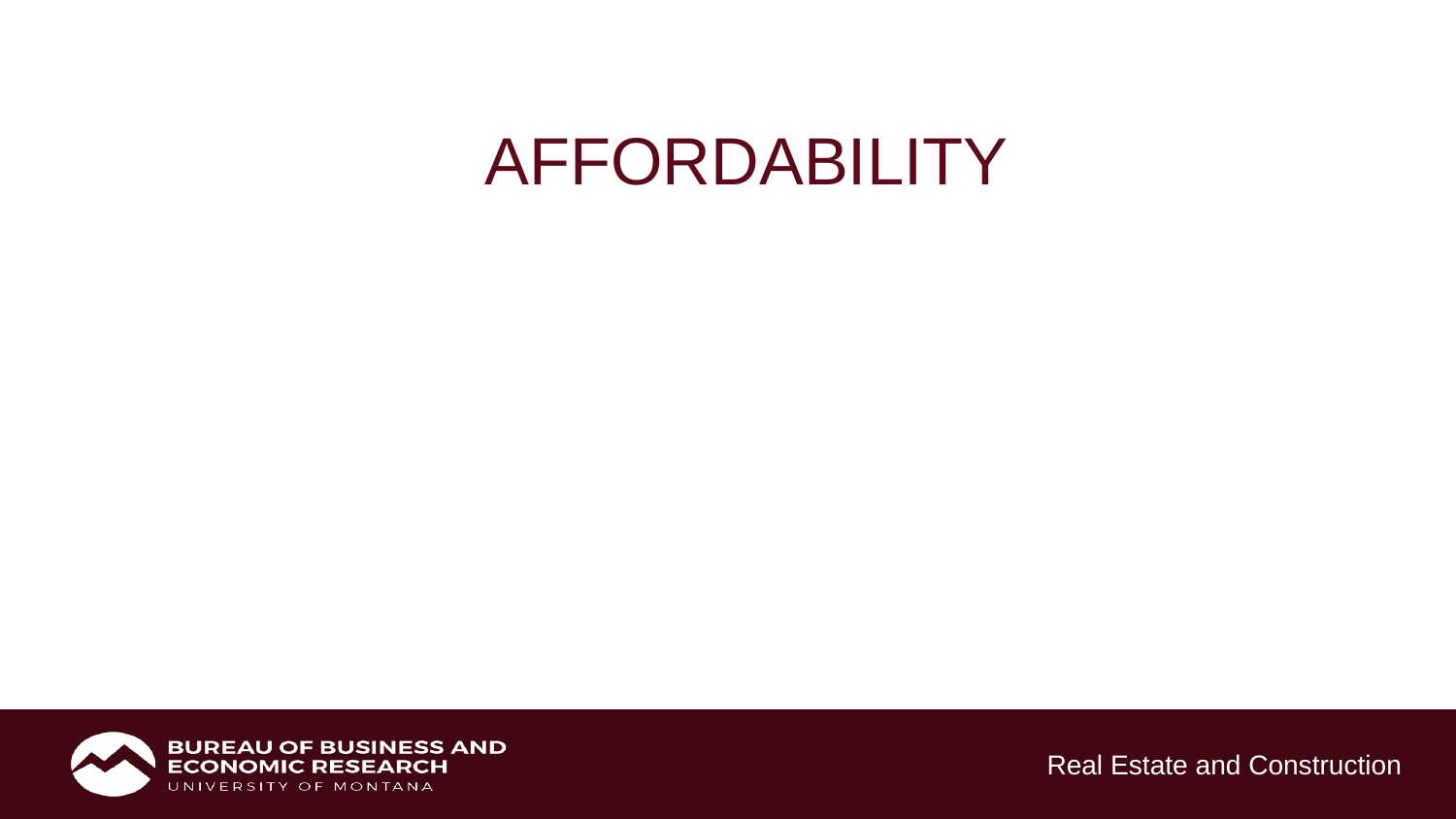#### **National Price Growth Not Evenly Distributed Across Price Tiers**



Source: AEI Center on Housing Markets and Finance

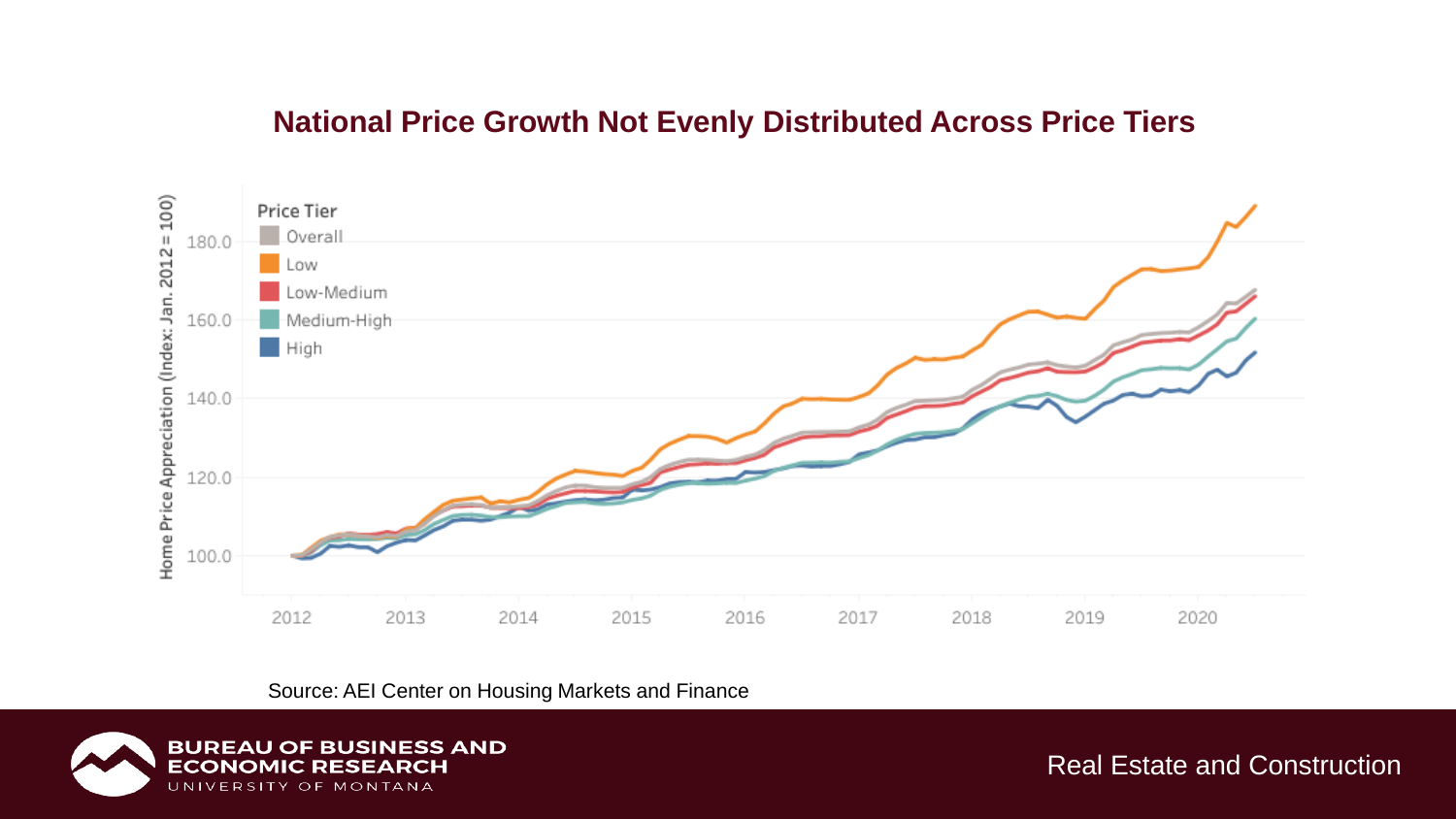#### **Missoula County HPI Since 2008 by Market Segment**



Source: Zillow Real Estate Research

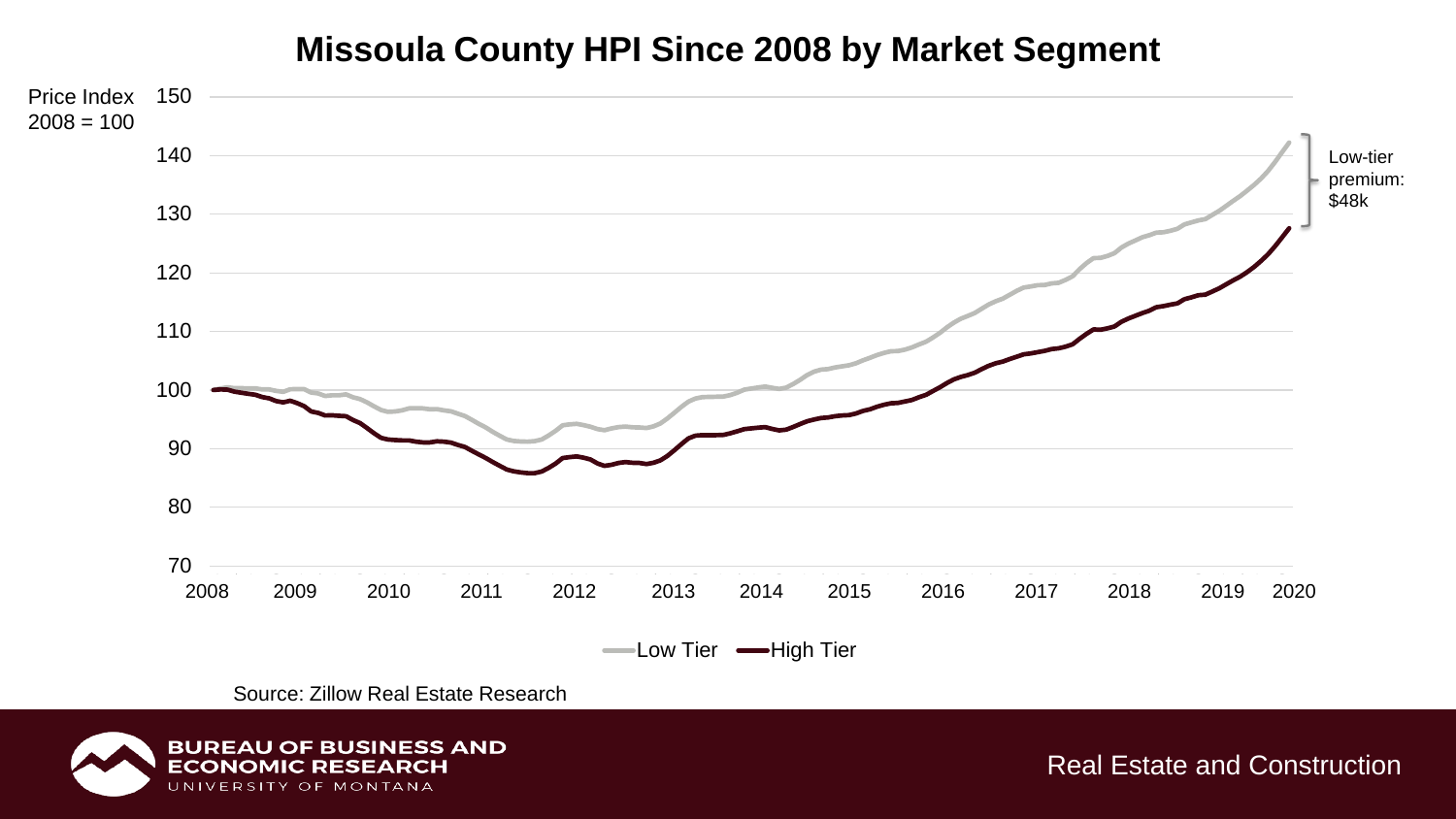### **Gallatin County HPI Since 2008 by Market Segment**



Source: Zillow Real Estate Research

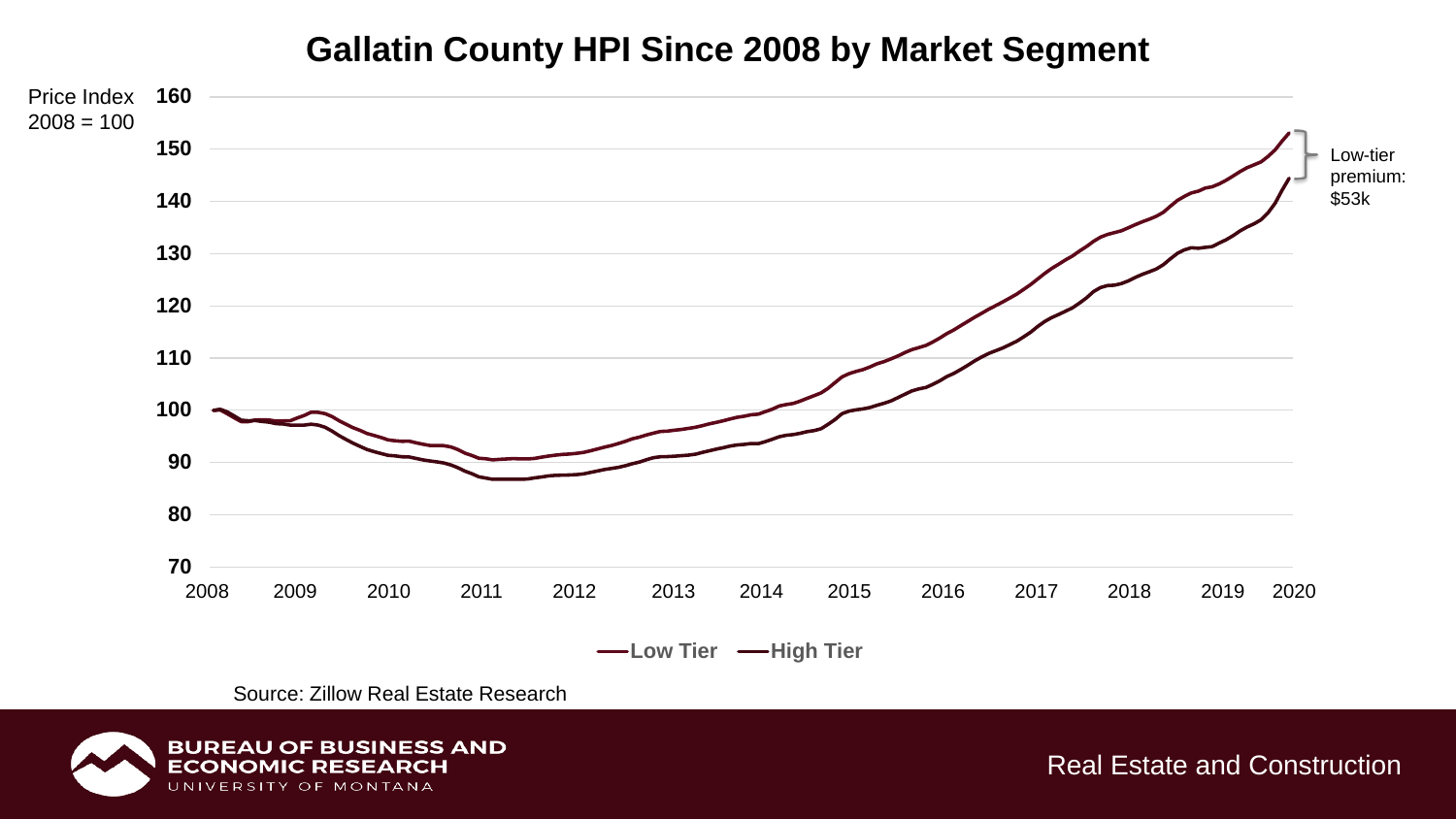#### **Flathead County HPI Since 2011 by Market Segment**



Source: Zillow Real Estate Research

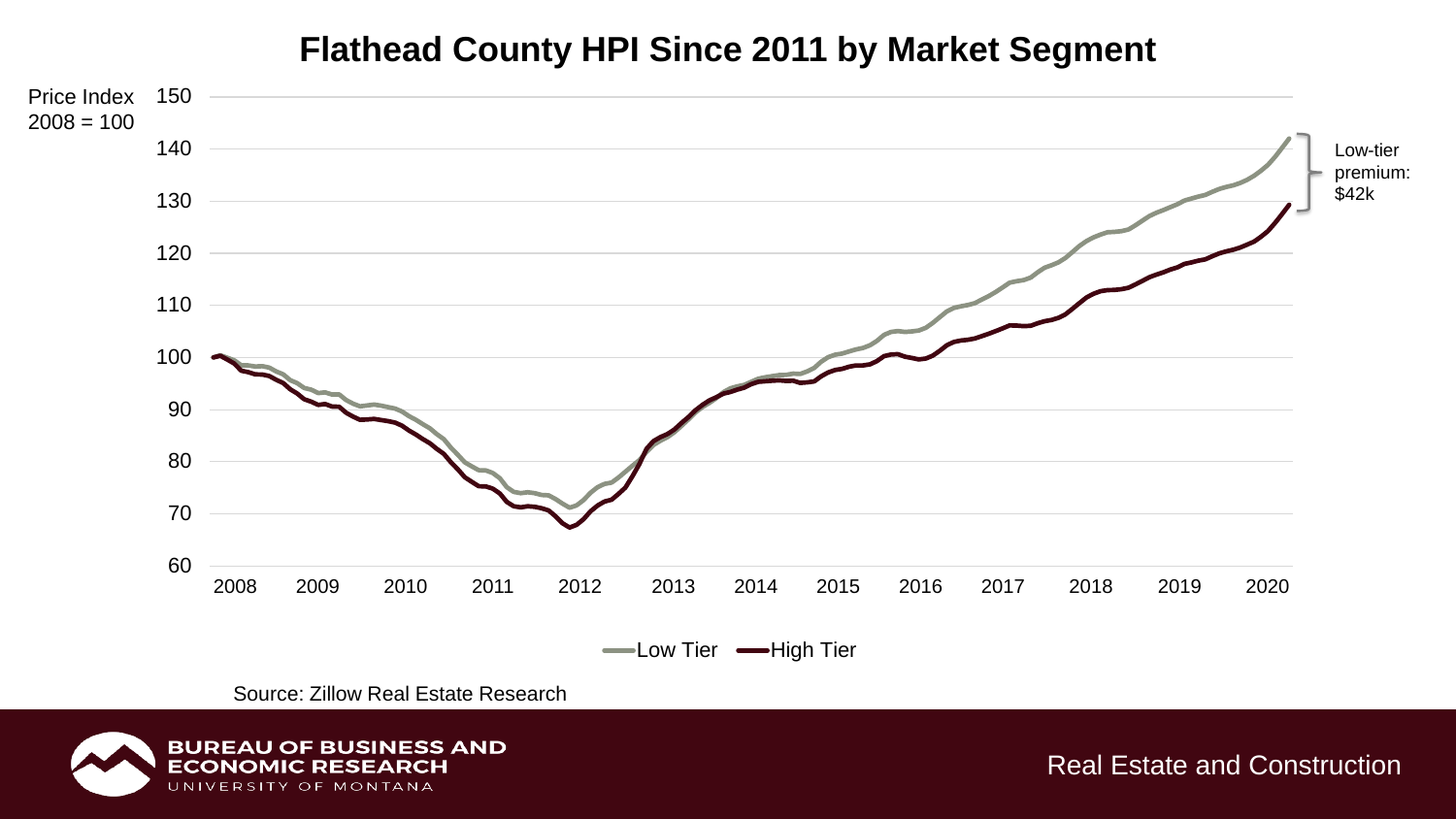### **Percent of Households That Are Cost Burdened**



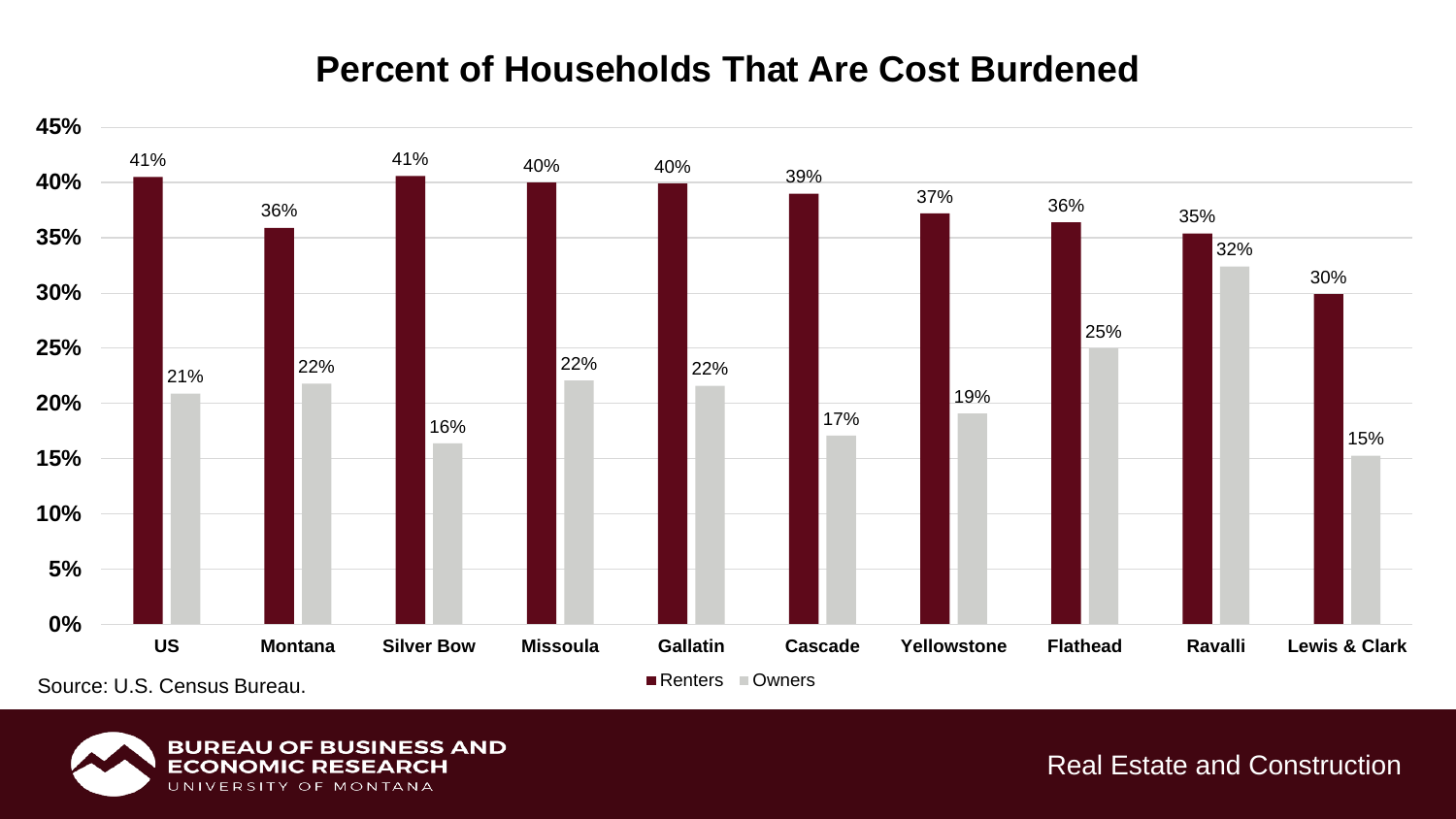### Montana Housing Choice Vouchers Since 2016



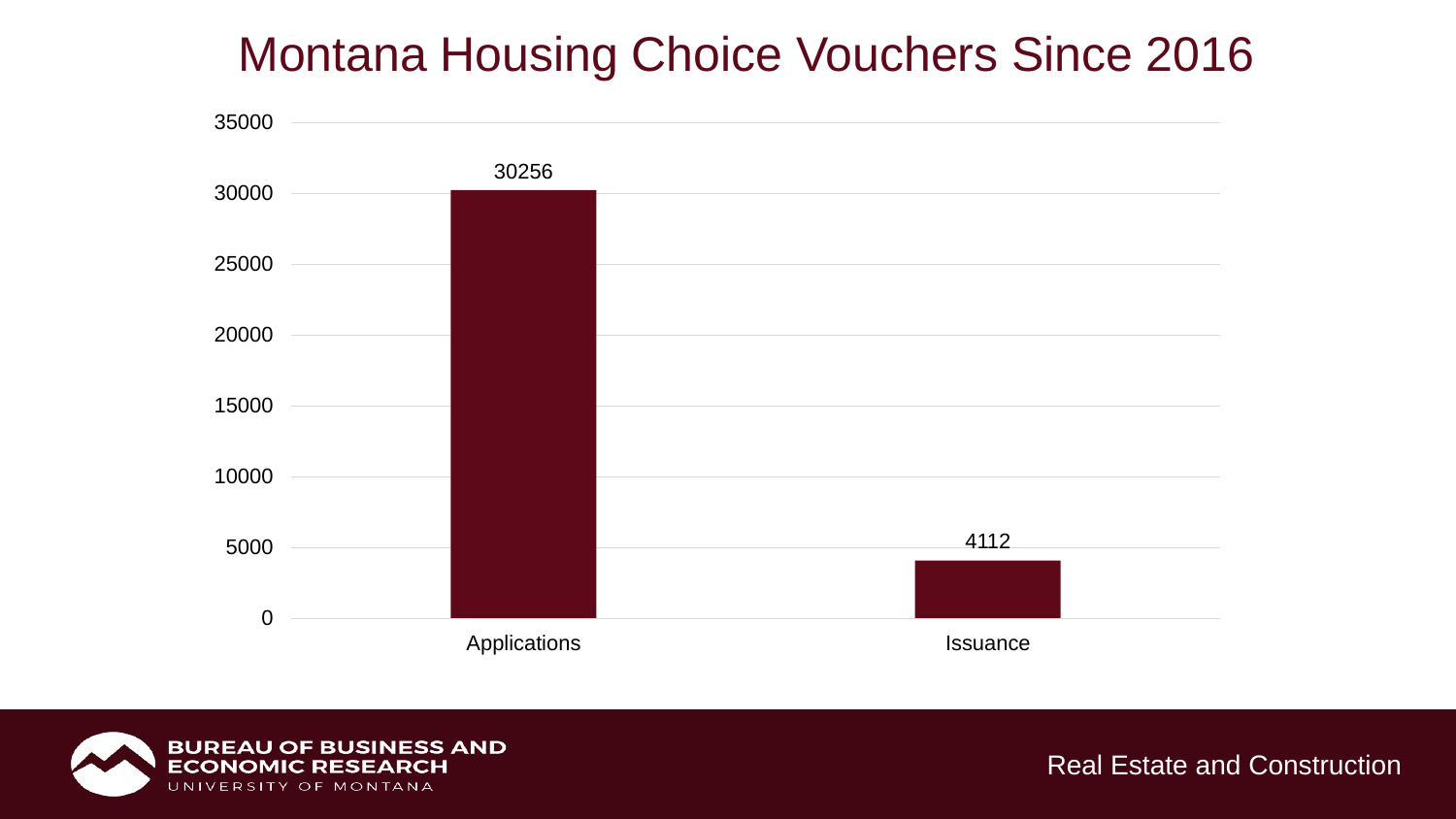

#### **Months Supply of Homes by Market Segment: US Time Series**

Source: AEI Center on Housing Markets and Finance

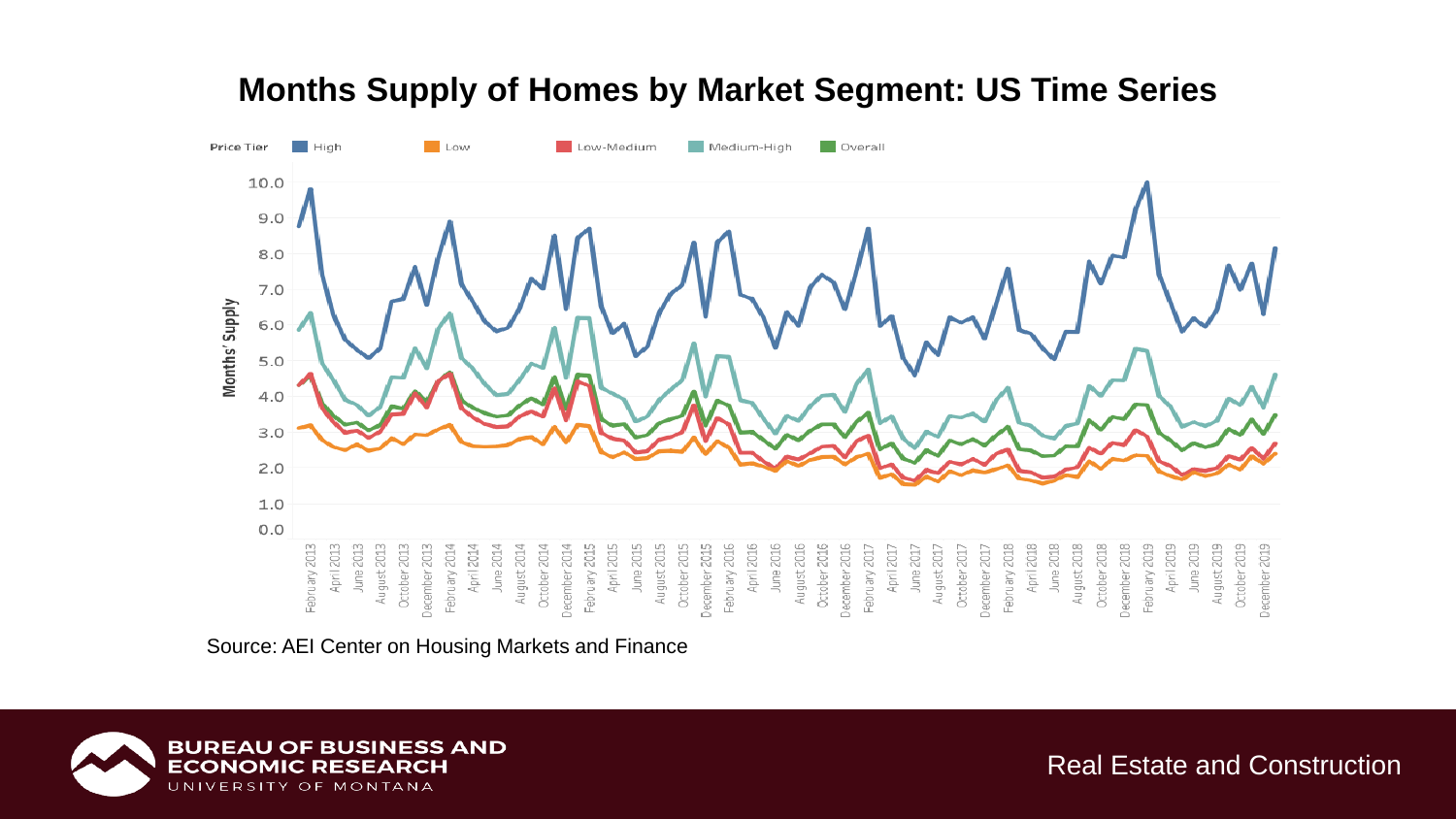### **Months Supply of Homes by Market Segment**



Source: American Enterprise Institute

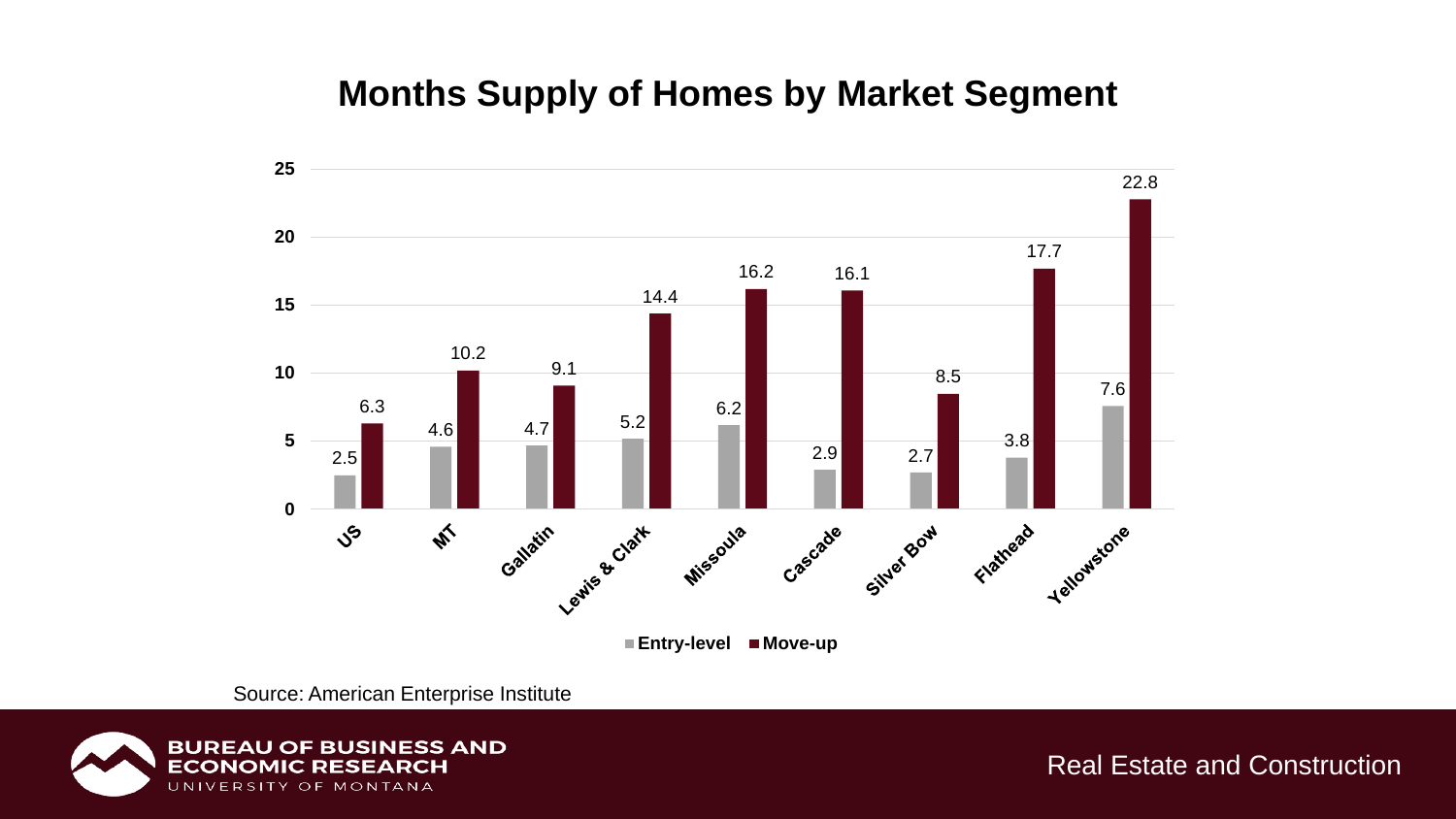### **New Home Construction Trending Down**

Housing Permits, Montana



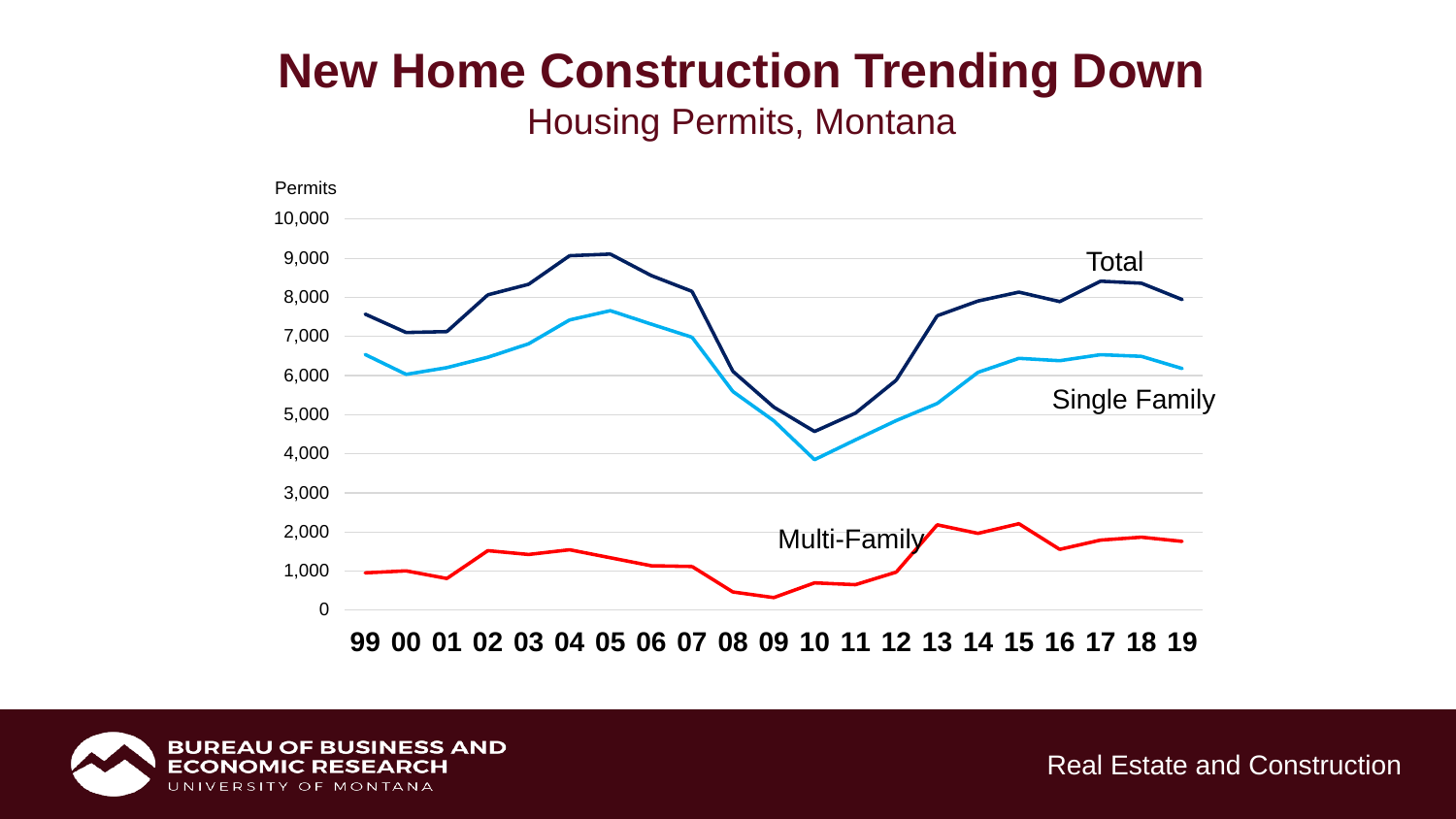# FHA Loans: Percent Seriously Delinquent